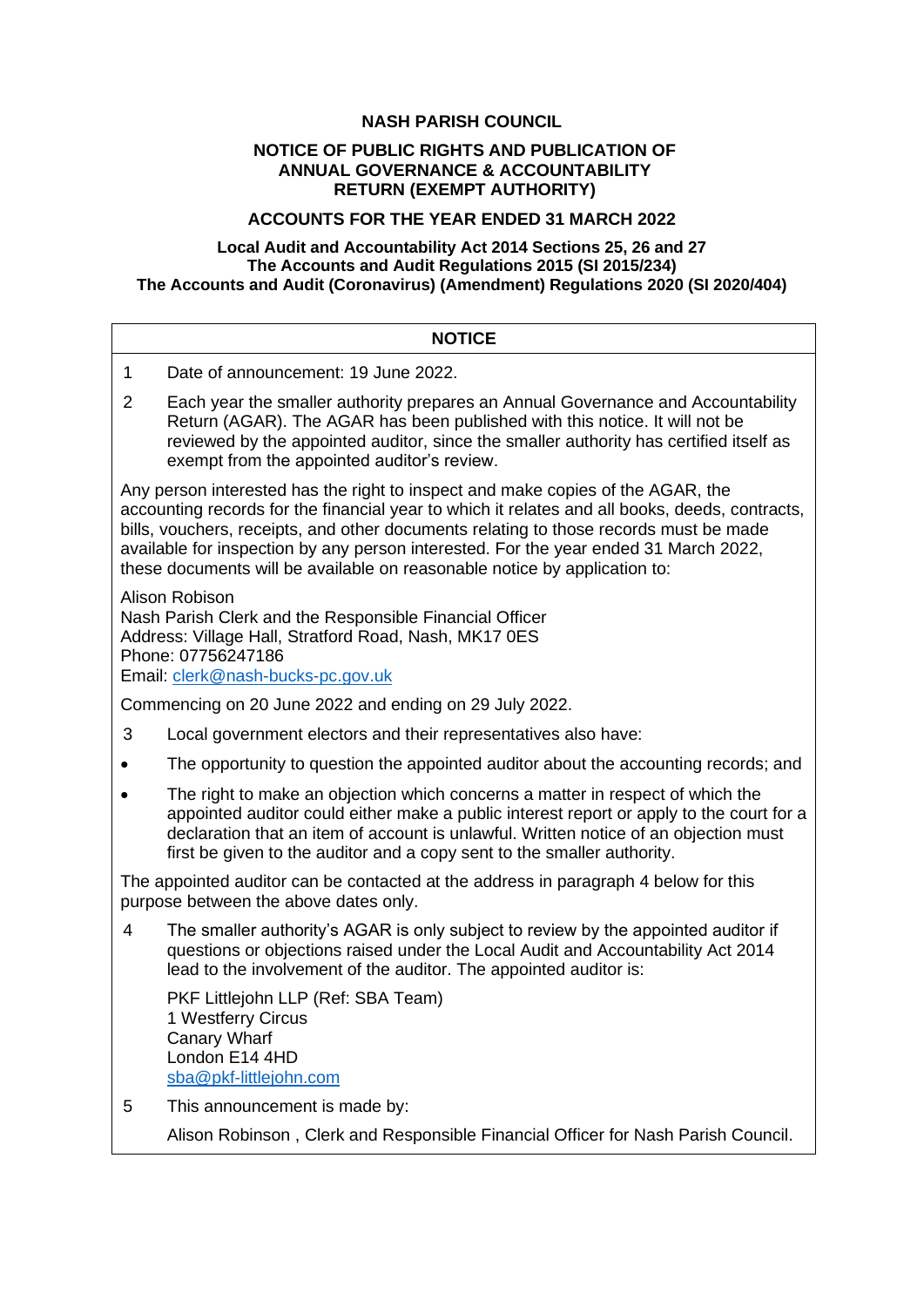## **LOCAL AUTHORITY ACCOUNTS: A SUMMARY OF YOUR RIGHTS**

## **Please note that this summary applies to all relevant smaller authorities, including local councils, internal drainage boards and 'other' smaller authorities.**

#### **The basic position**

The [Local Audit and Accountability Act 2014](http://www.legislation.gov.uk/ukpga/2014/2/contents) (the Act) governs the work of auditors appointed to smaller authorities. This summary explains the provisions contained in Sections 26 and 27 of the Act. The Act, the [Accounts and Audit Regulations 2015](http://www.legislation.gov.uk/uksi/2015/234/contents/made) and the [Accounts and Audit \(Coronavirus\)](http://www.legislation.gov.uk/uksi/2020/404/contents/made)  [\(Amendment\) Regulations 2020](http://www.legislation.gov.uk/uksi/2020/404/contents/made) also cover the duties, responsibilities and rights of smaller authorities, other organisations and the public concerning the accounts being audited.

As a local elector, or an interested person, you have certain legal rights in respect of the accounting records of smaller authorities. As an interested person you can inspect accounting records and related documents. If you are a local government elector for the area to which the accounts relate you can also ask questions about the accounts and object to them. You do not have to pay directly for exercising your rights. However, any resulting costs incurred by the smaller authority form part of its running costs. Therefore, indirectly, local residents pay for the cost of you exercising your rights through their council tax.

#### **The right to inspect the accounting records**

Any interested person can inspect the accounting records, which includes but is not limited to local electors. You can inspect the accounting records for the financial year to which the audit relates and all books, deeds, contracts, bills, vouchers, receipts, and other documents relating to those records. You can copy all, or part, of these records or documents. Your inspection must be about the accounts or relate to an item in the accounts. You cannot, for example, inspect or copy documents unrelated to the accounts, or that include personal information (Section 26  $(6) - (10)$  of the Act explains what is meant by personal information). You cannot inspect information which is protected by commercial confidentiality. This is information which would prejudice commercial confidentiality if it was released to the public and there is not, set against this, a very strong reason in the public interest why it should nevertheless be disclosed.

When smaller authorities have finished preparing accounts for the financial year and approved them, they must publish them (including on a website). There must be a 30 working day period, called the 'period for the exercise of public rights', during which you can exercise your statutory right to inspect the accounting records. Smaller authorities must tell the public, including advertising this on their website, that the accounting records and related documents are available to inspect. By arrangement you will then have 30 working days to inspect and make copies of the accounting records. You may have to pay a copying charge. **Legislative changes have been made as a result of the restrictions imposed by the Coronavirus for the 2019/20 reporting year which mean that there is no requirement for a common period for public rights. The period for the exercise of public rights must however commence on or before 1 September 2020.** The advertisement must set out the dates of the period for the exercise of public rights, how you can communicate to the smaller authority that you wish to inspect the accounting records and related documents, the name and address of the auditor, and the relevant legislation that governs the inspection of accounts and objections.

## **The right to ask the auditor questions about the accounting records**

**You should first ask your smaller authority** about the accounting records, since they hold all the details. If you are a local elector, your right to ask questions of the external auditor is enshrined in law. However, while the auditor will answer your questions where possible, they are not always obliged to do so. For example, the question might be better answered by another organisation, require investigation beyond the auditor's remit, or involve disproportionate cost (which is borne by the local taxpayer). Give your smaller authority the opportunity first to explain anything in the accounting records that you are unsure about. If you are not satisfied with their explanation, you can question the external auditor about the accounting records.